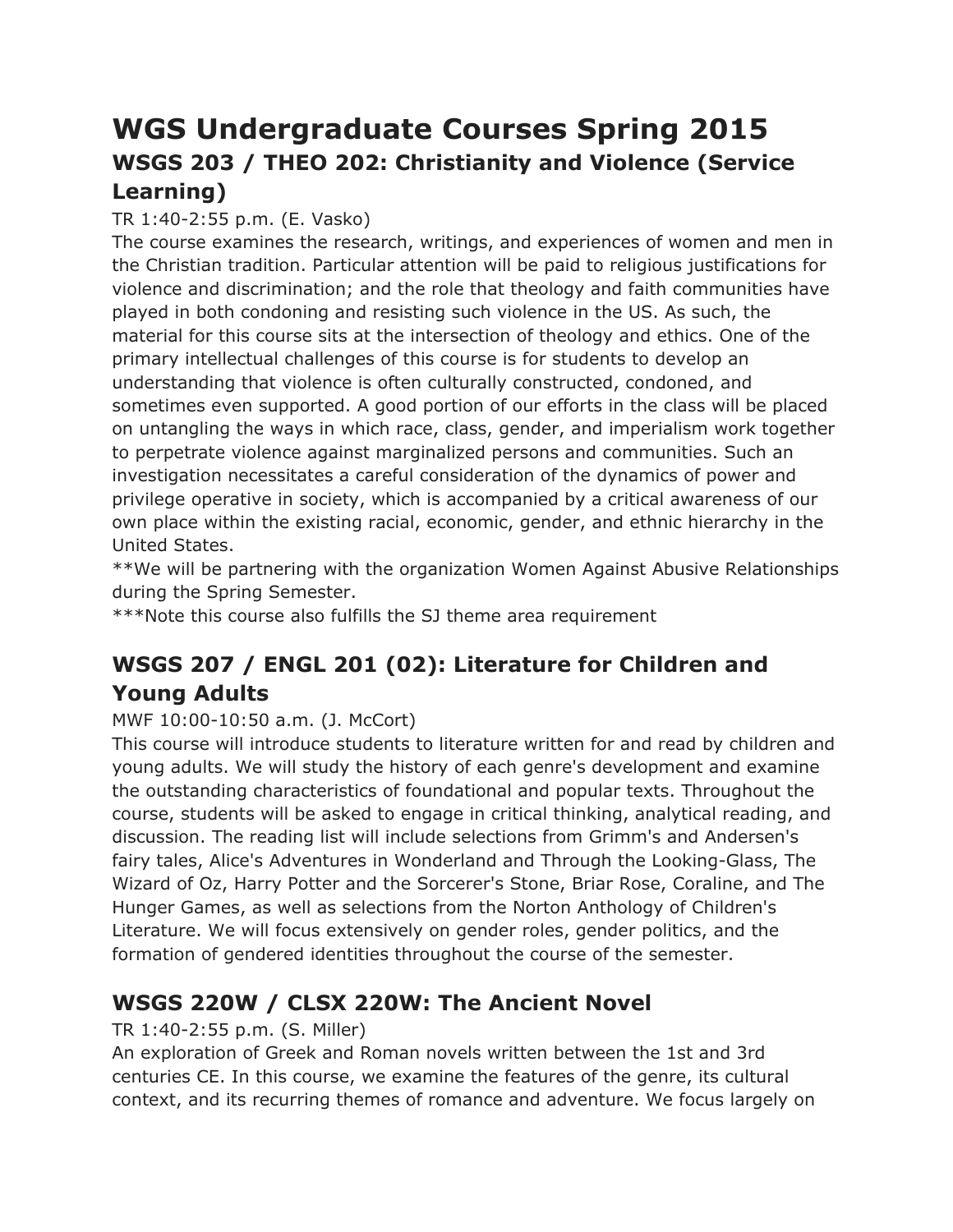representations of love, sex, the body, and physical suffering in order to analyze how Greek and Roman prose fiction fashioned femininity and masculinity, heteroerotic and homoerotic love, pederasty, class, and race. Among the novels we read are: Ephesian Tale (Xenophon of Ephesus), Leucippe and Clitophon (Achilles Tatius), An Ethiopian Romance (Heliodorus), Daphnis and Chloe (Longus), Satyricon (Petronius) and The Golden Ass (Apuleius).

## **WSGS 364 / HIST 364: History of Sexuality in the United States**

### TR 12:15-1:30 p.m. (E. Parsons)

This course will explore the history of how people in the United States identified themselves sexually and engaged in sexual behavior from the early nineteenth century to the end of the twentieth century. We will focus on representations of sexuality in popular texts ranging from sensational fiction to sermons, from advice manuals to advertisements and twentieth-century sex-ed films. We will consider issues such as the emergence of a gay identity in the late nineteenth century, changes in reproductive technologies, sexual violence, prostitution, male and female body ideals, marriage, courtship and dating culture, and many other related topics.

### **WSGS 448W / ENGL 449W (02): Black Autobiography**

### MWF 12:00-12:50 p.m. (K. Glass)

Examining black autobiography from the eighteenth century to the present, this course examines the vibrant tradition of African American storytelling. Students will read slave narratives, as well as post-Emancipation and contemporary works. Tracing the evolution of the autobiographical genre, the course highlights writings by Frederick Douglass, Harriet Jacobs, Maya Angelou, Dr. Martin Luther King, Jr., Malcolm X, President Barak Obama, and many others.

## **WSGS 453 / PSYC 453: Psychology of Gender**

### T 6:00-8:40 p.m. (J. Arroyo)

In this course we will explore what it might mean to be a woman, a man, or something in between or outside of those possibilities. We will consider gender from a variety of vantage points, including those of biology, culture, race, psychoanalysis, psychopathology, and mythology. Goals for the course include rich conversation about the varieties of our gendered world and the further development of our individual perspectives on what it means to be a gendered subjectivity.

# **WGS Graduate Courses Spring 2015**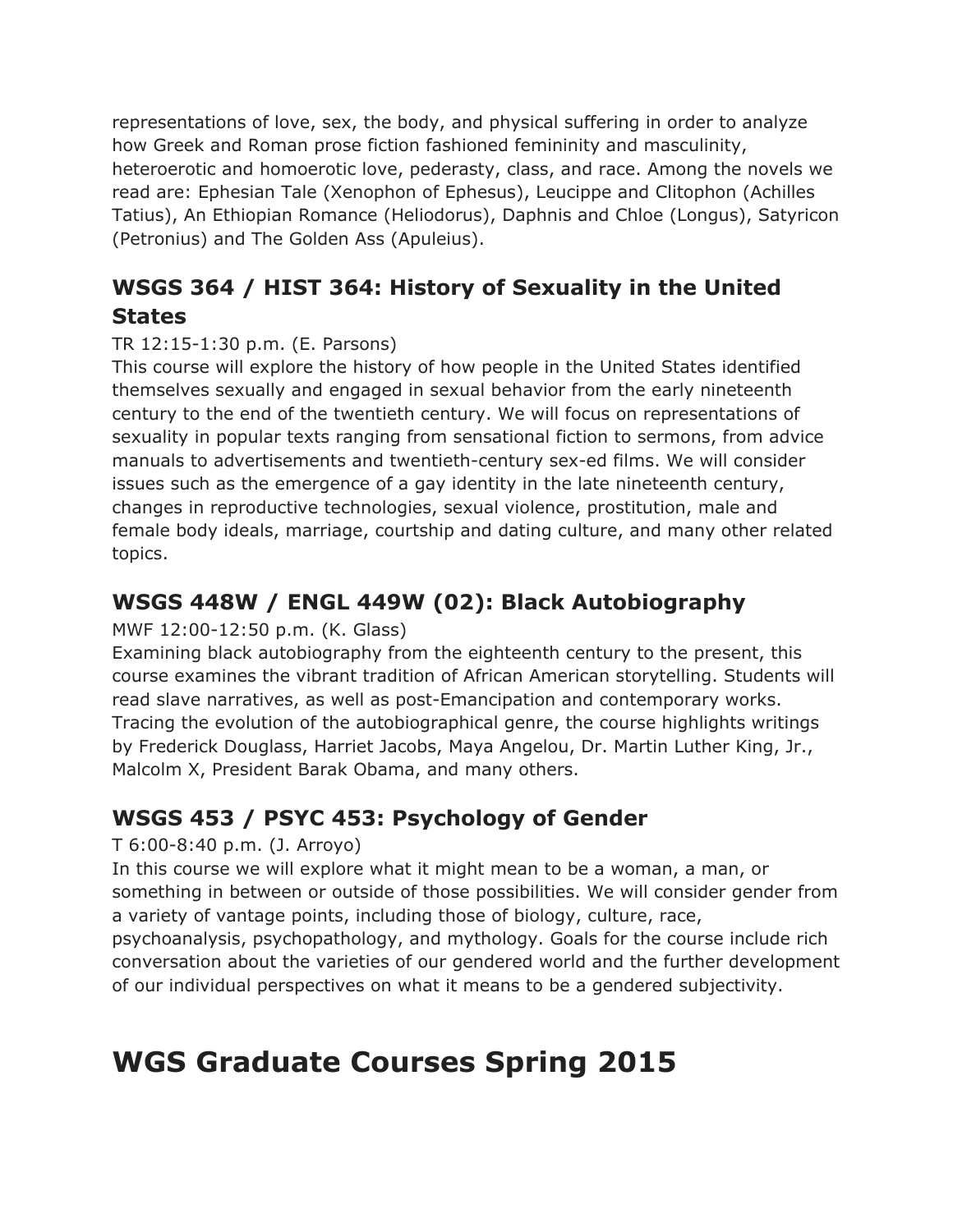## **WSGS 501 / HIST 501 (01): Medieval Europe**

### W 6:00-8:40 p.m. (J. Parsons)

A lecture and discussion course examining the unique characteristics of the Early, High, and Late Middle Ages, with a special focus on social history and the lives of medieval people, from 300 to 1500. We will concentrate on the history of women. Women of course made up half of the population of medieval Europe though, as is the case in most pre-modern societies, their presence in the historical record is not nearly in that proportion. Nevertheless, they played a vital role at all levels of society, and scholars have been able to reconstruct a great deal of their experience from the sources available. Aside from the inherent importance of the subject, studying medieval women's history provides an overview of what is probably the most active and innovative subfield in medieval history, and offers examples of many of the most important and up-to-date methodologies in the field. Over the first half of the course, we will generally alternate between general surveys of the course of medieval history and examination of specialized monographs on issues in women's history. The second half of the course will be devoted to case studies and the analysis of primary sources in women's history.

## **WSGS 505 / PLCR 505 (01): Values, Ethics, and Policy**

### M 6:00-8:40 p.m. (M. McIntyre)

What is a good public policy? This simple, often asked question already implies the central role ethics play in policy making. This course examines that role in light of the distinctive value structure that arises from the beliefs and institutions of American liberal democracy.

# **WSGS 529 / ENGL 692 (01): Drama and Material Culture 1660-1830**

### M 6:00-8:40 p.m. (L. Engel)

Fans, gloves, patches, swords, muffs, china, feathers, and wigs, these are just some of the things represented in the theater of the long eighteenth century. This course will take a close look at the intersections between performance, gender, and material culture from 1660-1830. Considering texts (plays, memoirs, letters, pamphlet, periodicals), images (portraits, drawings, caricatures) and material artifacts (costumes, furniture, accessories), we will explore the complex relationship between things and subjects. The course will pay particular attention to the ways in which objects and accessories relate to the creation and materialization of gendered identities and constructions of sexuality during this period. We will read current scholarship on eighteenth-century consumerism, celebrity, fashion, and theater history as well as essays on performance theory, "thing" theory, gender theory, and the analysis of material and visual culture. Authors may include: Aphra Behn, William Wycherley, George Etherege, John Gay, Richard Brinsley Sheridan, Hannah Cowley, Frances Burney, and Joanna Baillie.